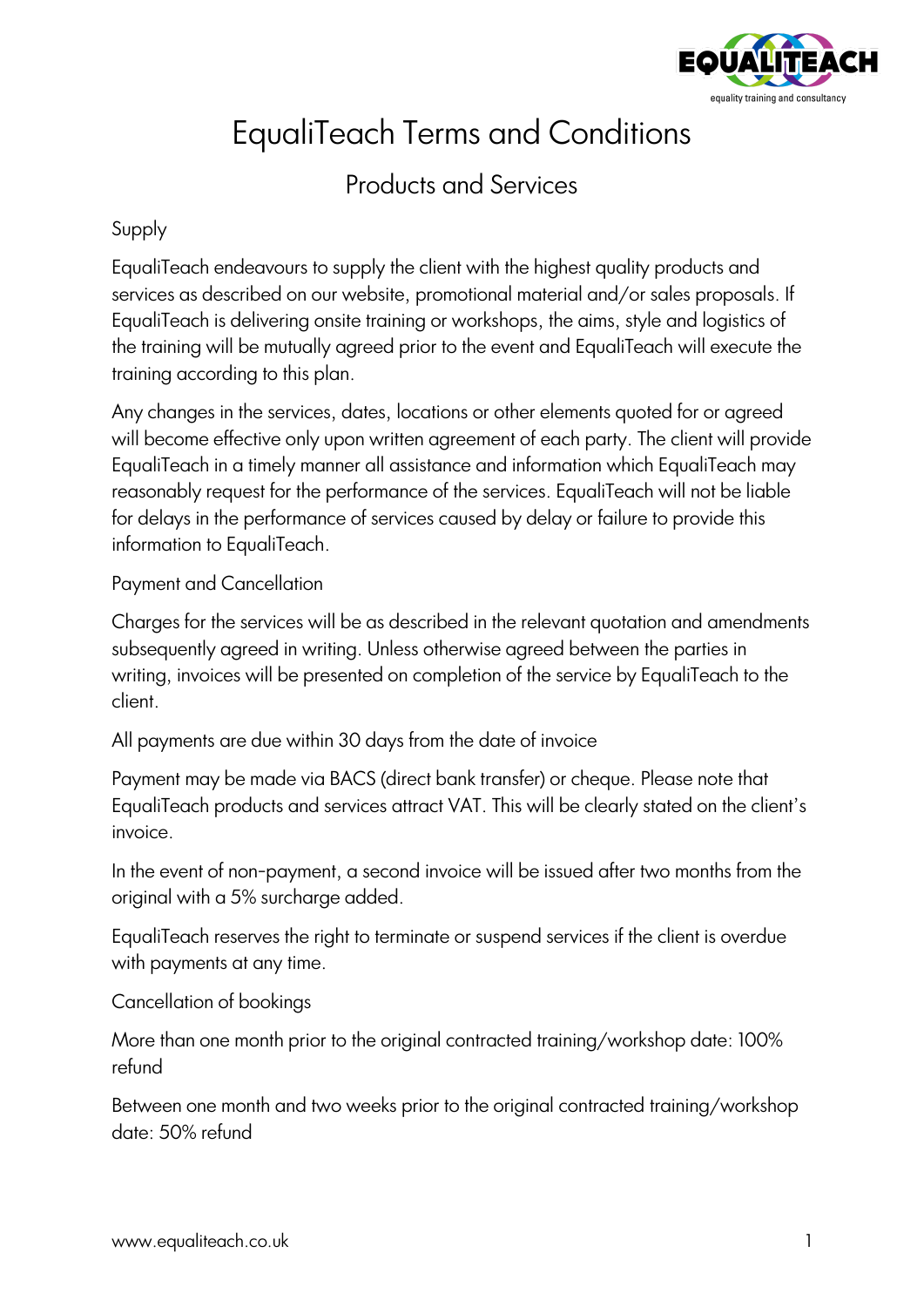

Less than two weeks prior to the original contracted training/workshop date: payment in full

# **Postponement**

If it is more than one month before the training/workshop date and the client wishes to move the date, they can do so without charge. For postponement requests that are less than one month before the training/workshop date, the client will be charged any travel or accommodation costs for the original training/workshop date that are not recoverable.– A postponed training/workshop less than two weeks before the training/workshop date will be liable for payment in full.

If a training/workshop date is postponed, cancellation terms will apply to the new booking date.

#### Strike Action

If the date that the client has booked is likely to be affected by strike action, EqualiTeach allows emergency postponement of the training/workshop at no charge if:

- EqualiTeach is informed by the client at least 48 hours prior to the training/workshop,
- The strike action is legal and endorsed by the relevant union

In the event of postponement due to strike action, EqualiTeach reserves the right to substitute the facilitator(s) and move the training/workshop to a mutually convenient date.

#### Severe Adverse Weather Conditions

If the date the client has booked is affected by severe adverse weather conditions, EqualiTeach will allow emergency postponement of the training/workshop at no charge if:

- EqualiTeach is informed at least 24 hours before the training/workshop is due to start
- The institution is closed or if staff turnout is expected to be less than 50%

In the event of postponement due to severe adverse weather conditions, EqualiTeach reserves the right to substitute the facilitator(s) and/or move the training/workshop to a mutually convenient date.

# Termination of Services

Upon termination of any services, the client shall pay EqualiTeach for all work performed up to the date of termination and EqualiTeach shall provide to the client any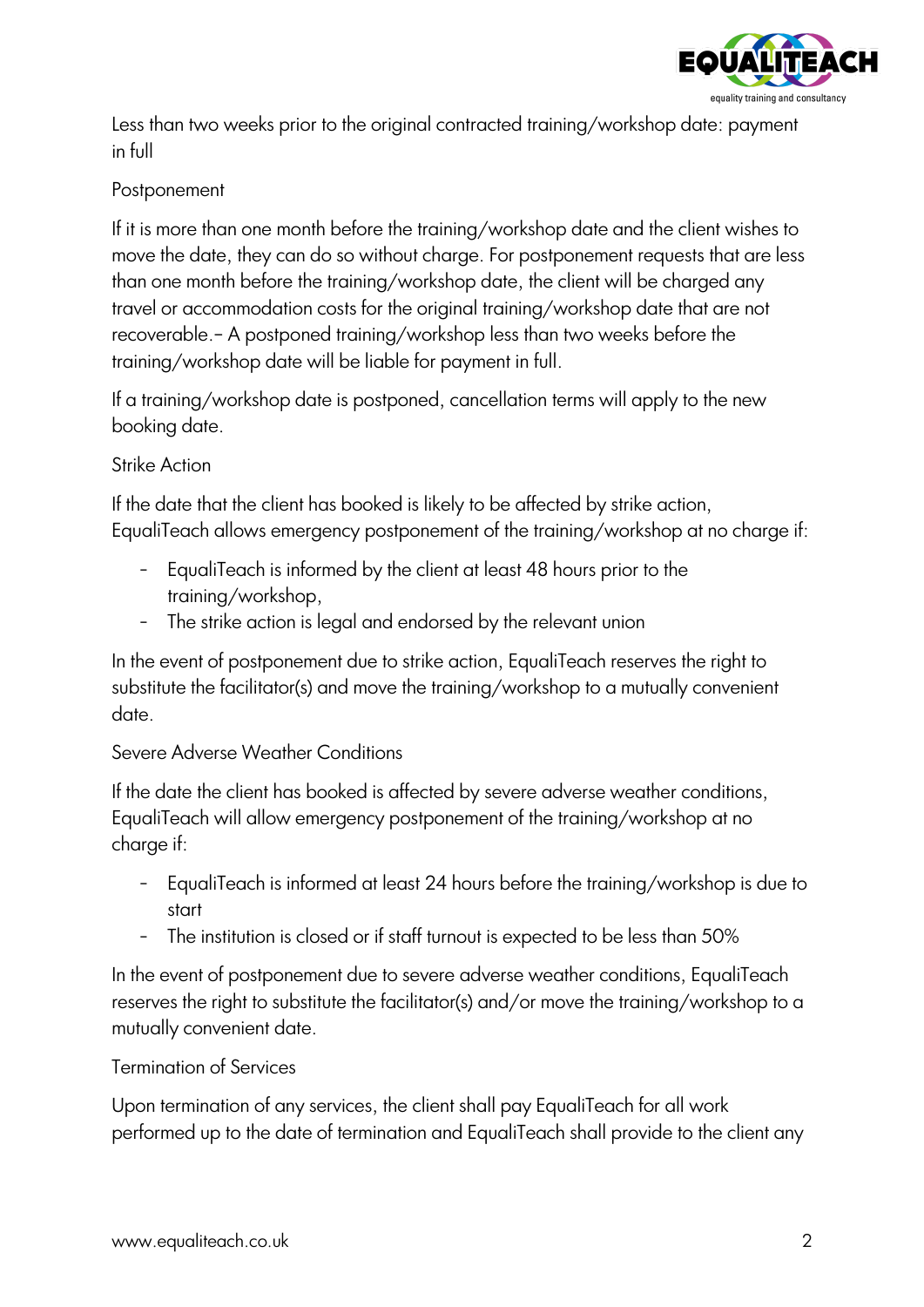

materials for which the client has paid. Each party shall return to the other all materials and property which has been provided to it for the purposes of the services.

# Data and Privacy

EqualiTeach shall treat any personal information the client provides as confidential. EqualiTeach will use the client's personal information only for processing orders and, if the client consents, to distribute the EqualiTeach newsletter to them and to notify them of courses, new publications and news relating to EqualiTeach which may be of interest. There are no circumstances under which this information will be passed to a third party.

# **Confidentiality**

During the period of this agreement and at all times thereafter, each party shall treat as confidential and not reproduce or disclose to any other party any information shared by the other. This includes but is not limited to; training/workshop plans; materials; physical or electronic presentations; correspondence; details of the agreement; quotations; and other material which is stated to be the confidential and/or trade secret information of the other party, or which may be reasonably presumed to be so. The obligation of the parties not to disclose information shall not apply to information which was already in the public domain.

# Proprietary Rights

Unless otherwise agreed in writing between the parties, copyright, patents and all intellectual property rights in all documentation, materials, reports and all other information developed, written and provided or produced in relation to the services lies solely with EqualiTeach immediately and unconditionally upon being developed or produced.

# Audio/video Recordings

The client is not permitted to make any recordings (audio or video) of EqualiTeach facilitators providing services without prior permission from EqualiTeach. If the client would like to make a recording for any extenuating circumstances, contact should be made with Kate Hollinshead, Head of Operations (kate@equaliteach.co.uk, 01480 470 660) in advance of the training/workshop date to discuss this.

# Warranty/Limitation of Liability

EqualiTeach shall not be liable for any indirect, consequential, special or incidental loss or damage suffered by clients or any third party, including but not limited to employee relations or loss of profits. EqualiTeach's liability to the client or any third party for a claim of any kind arising as a result of, or related to, any product or service shall be limited to monetary damages and the aggregate amount paid to EqualiTeach for the